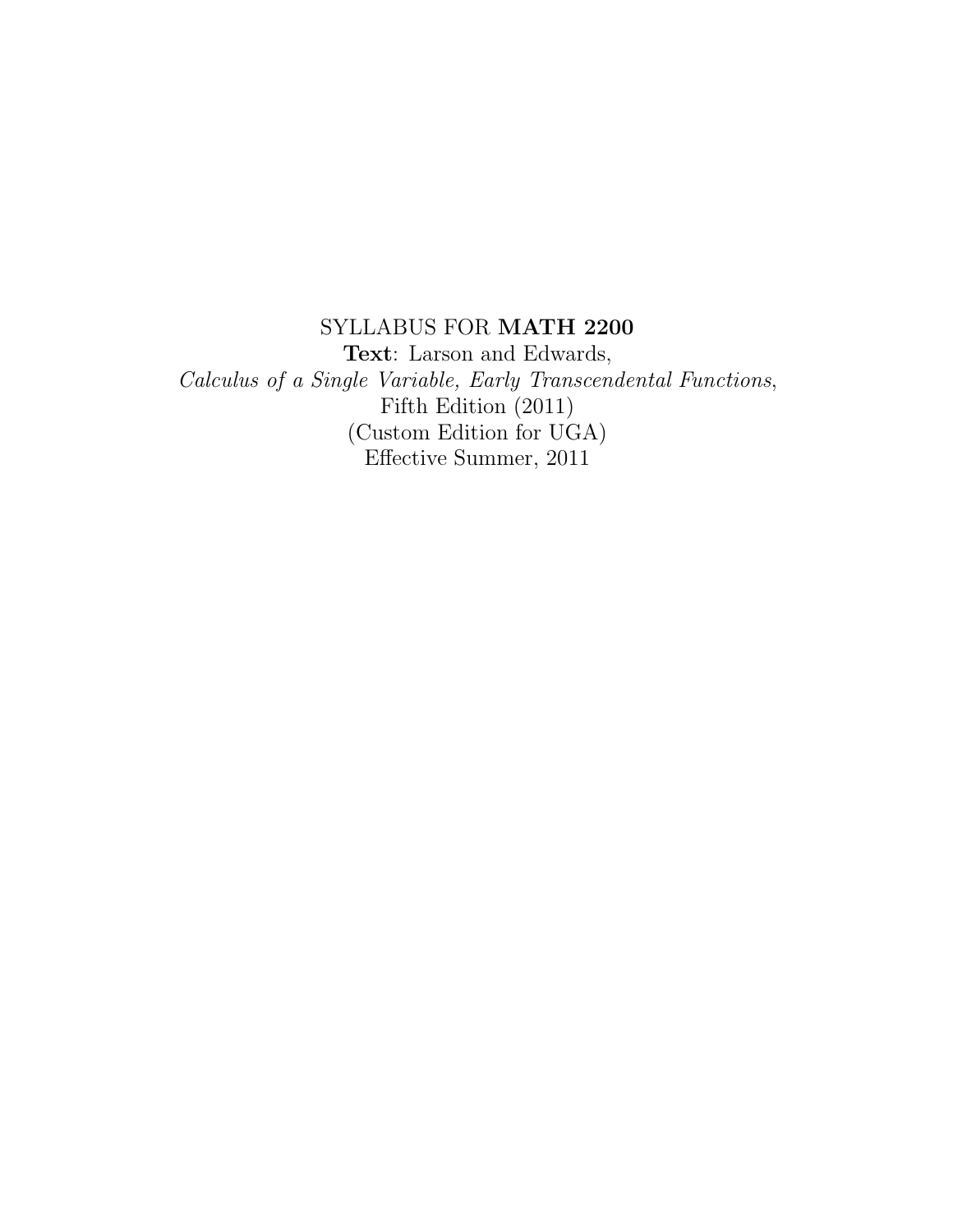#### Introductory Words

The following description of the objectives of the course as described in CAPA: This is an introductory calculus course. Students should understand the concept of limit and the meaning and import of continuity. The student should understand the concept of the derivative and be able to calculate the derivatives of algebraic, exponential, logarithmic, and trigonometric functions. Students are expected to set up and solve maximum and minimum problems using the methods of calculus. Students should be able to use calculus to make approximations and sketch graphs. Students should also be able to calculate antiderivatives and solve some elementary differential equations. The student should in addition understand the meaning and application of the derivative in the context of economics.

The Curriculum Committee believes that the following five topics are central to the course and should be covered (in depth) by everyone teaching the course.

- (1) The definition of the derivative: calculating it from the definition, its meanings (slope of the tangent line, velocity, rate of change)
- (2) Differentiation rules (including facility with the chain rule)
- (3) Reading, setting up, and solving word problems (extremum problems and related rates)
- (4) Conceptual skills with graphing—understanding the first and second derivative
- (5) Some experience with the "theoretical infrastructure" of calculus—some discussion of any or all of the following: continuity and the intermediate value theorem, maximum value theorem, mean value theorem.
- (6) Basic antidifferentiation with applications to separable differential equations and the mortgage problem

TEXT CONTENT (in recommended order): Sections 1.1–1.6: optional or review in context; sections 2.1–2.4, 3.1–3.5, 3.7, 4.1–4.4, 2.5 with 4.5, 4.6, 4.7, 4.8, Appendix F, 5.1, 6.2–6.3

ANCILLARY MATERIALS: The text comes with a web address for graphs from exercises to use for handouts. www.mathgraphs.com The Power CD is available with PowerPoints of lecture materials from the text (Julie McEver has this with the text). WebAssign provides an opportunity to avoid purchasing the text: links within individual exercises takes you to the relevant section of the text. In addition, the Resources tab in student view will allow students to watch a publisher-provided video for each section in our course syllabus.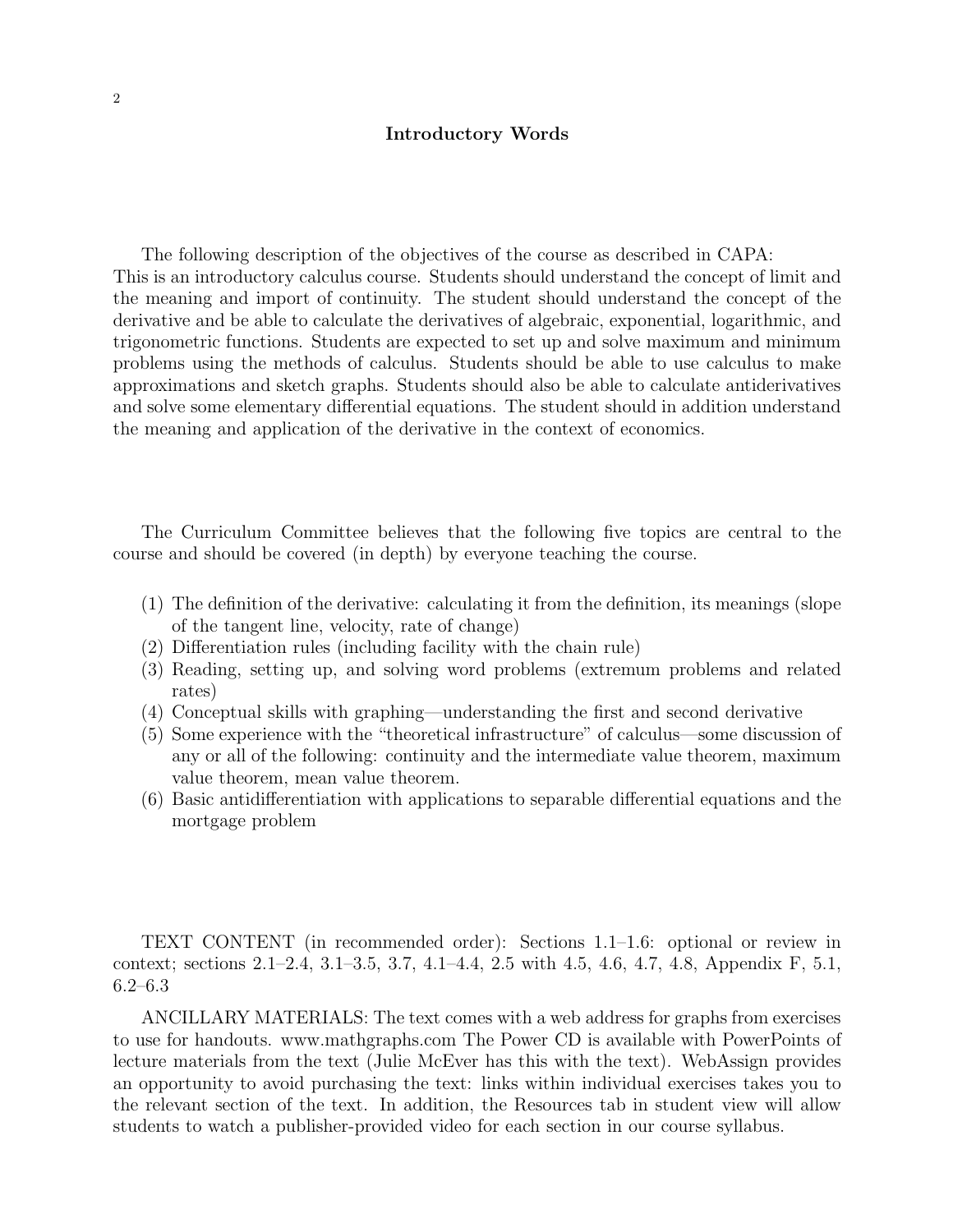- A: The student has computational mastery of the course, can set up and solve nonroutine word problems, and has an understanding of the theoretical aspects of the course (e.g., how to apply the Intermediate Value Theorem or Mean Value Theorem).
- B: The student has computational expertise, but may make occasional errors, can set up and solve standard word problems, and, e.g., can give an example of a nondifferentiable continuous function.
- C: The student demonstrates basic computational skills, has some conceptual understanding of the meaning of the derivative, and can do most of a routine word problem.
- D: The student can do routine calculations, including a moderate chain rule application, can find the equation of the tangent line, but struggles to set up a routine word problem.

Grade distribution The expected grade distribution in MATH 2200 is approximately the following:

| grade         | percentage |
|---------------|------------|
|               | 27         |
| B             | 28         |
| $\mathcal{C}$ | 20         |
| $\Box$        |            |
| F/WF          | 5          |
| W P           | 13         |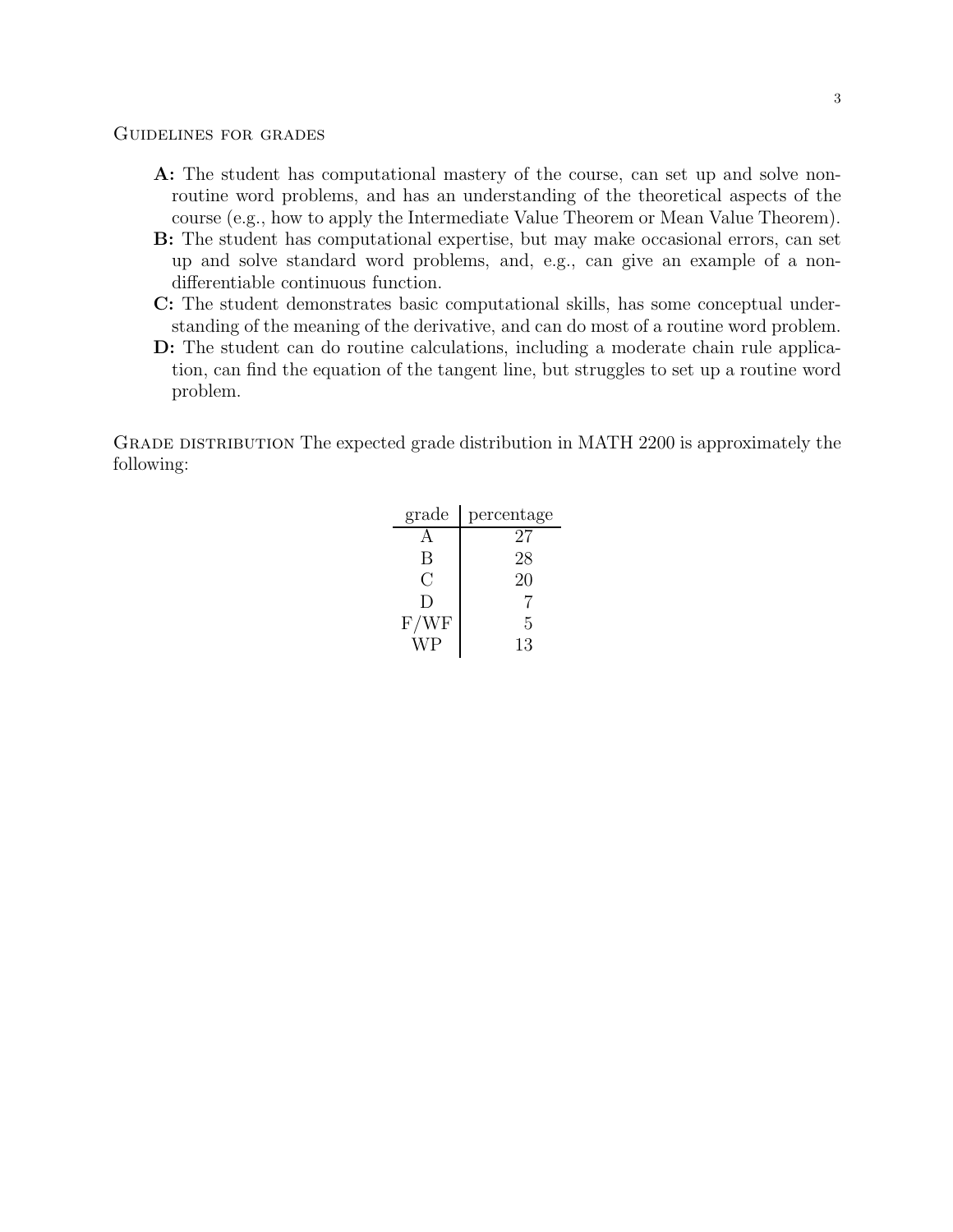## Outline of course

This syllabus is based on a MWF schedule. TR classes should cover 3 days' worth in 2 days. If you are a grad student, you may stretch out lectures into recitation and put the HW/Quiz activity on other days as well. For teaching faculty, the syllabus is rather tight, so you probably want to hold off HW discussions for your TA to do at recitation.

Recitation instructors should be prepared to present the problems. Instructors should let their recitation instructors know ahead of time of any special conventions, approaches, or other deviations from the standard syllabus.

We recommend in this syllabus that you present certain examples from the text. However, it is more effective if you use these as guides, making small changes and not just presenting the text verbatim.

Keep algebra simplified—don't multiply out unless absolutely necessary. Set a good example for your students. Resist the temptation to be too fancy or too rigorous. If you have particularly curious students, of course, you can encourage them with more sophisticated tidbits out of class. (For example, a "simple" function that is curiously discontinuous is given by  $f(x) = [x] + [-x]$ .

(This is 42.5 class days (50 min) with no review days inserted)

- **I.** Prelude to calculus  $(2 \frac{1}{3} 2 \frac{2}{3} \text{ weeks})$
- 1.1–1.6 Review Concepts from Precalc, Intro to WebAssign HW (1–2 days)
	- 2.1 Intro to Differential Calculus (boxes p. 63 and p. 65 tangent line problem) (1/2 day)
	- 2.2 Intro to Limits: Graphical and Numeric Understanding, including one-sided limits (from 2.4) (NO  $\epsilon$ - $\delta$ ) (1 day)
- Examples 2.2: 1, 3, 4, 5 and 2.4: 2, 3
- *Exercises* (corresponding to those created in WebAssign) 2.2:  $\#1$ , 2, 5, 7, 6, 19, 20, 21, 22, 25, 27, 28, 30, 31; 2.4: #14, 124, 33, 36

2.3 Symbolic work on Limits, including Trig and Squeeze, velocity as a limit (2.5 days) *Examples* 2.3: 1, 2, 3, 5, 7, 8, 9, 10, and  $\#68$  in HW

Exercises 2.3A: #5, 7, 9, 12, 18, 19, 21, 20, 29, 32, 34, 38, 40 53, 41, 46;

2.3B: # 50, 58, 60, 65, 67, 70, 71, 75, 77, 91, 94, 96, 109, 111

2.4 The Concept of Continuity and IVT (2 days)

*Examples* 1, 2 and 4, 3, p. 101  $\#107$  and 108, 7, Figure 2.26, 8, p. 102  $\#119$  or 120 (be sure to define a function  $f(x)$  and verify that the Intermediate Value Theorem applies)

Exercises 2.4: #2, 5, 86, 87, 33, 39, 42, 43, 52, 18, 58, 59, 62, 69, 73, 103, 106, 118

II. The derivative: Rules of differentiation (3 2/3 weeks)

3.1 The Derivative and Tangent lines (2 days) Examples 2, 1, 3, 5 Exercises 3.1A: #1, 16, 18, 21, 23, 3.1B: #4, 60, 43, 20, 23, 25, 30, 33, 61, 93, 40, 84, 88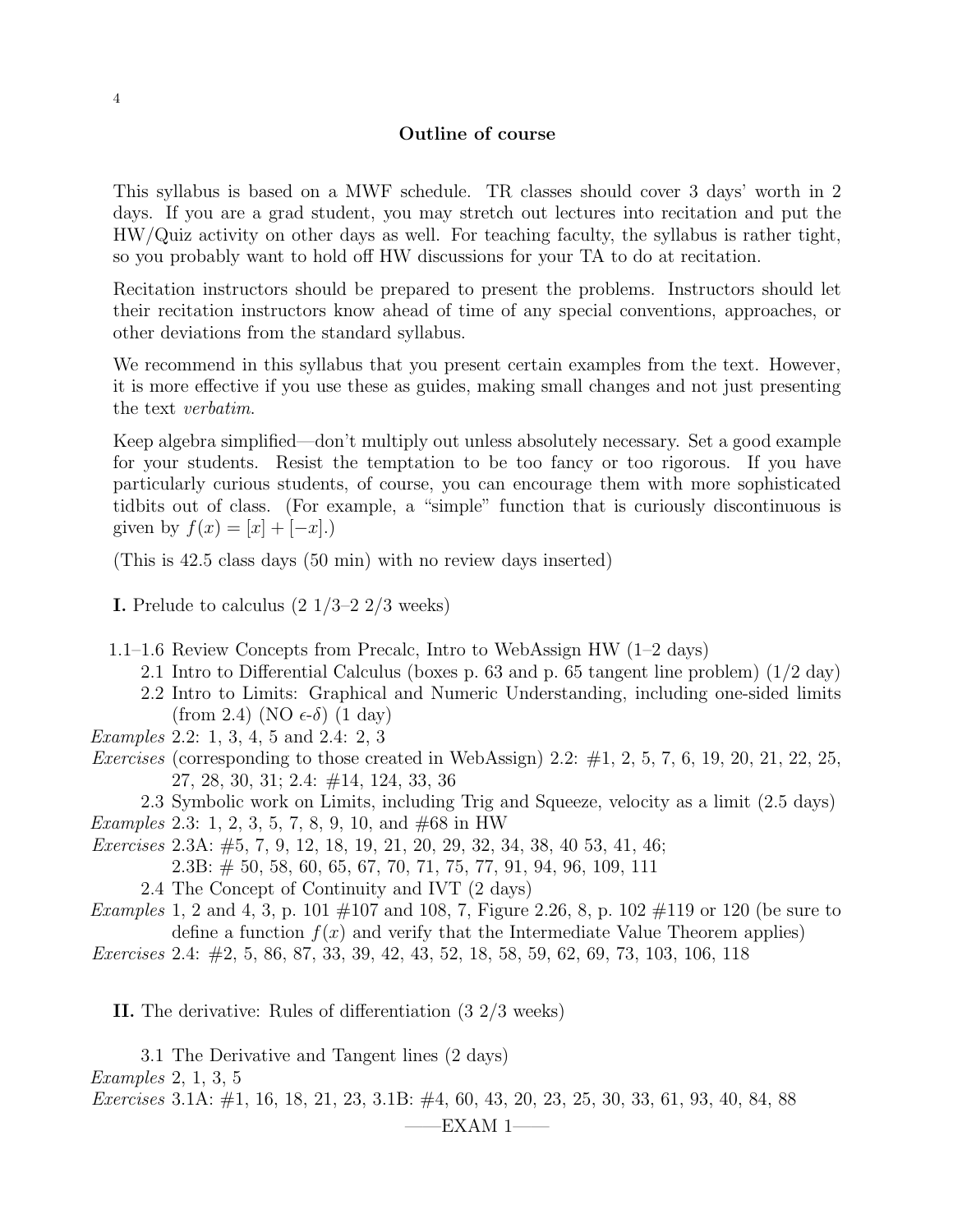3.1 When the derivative fails to exist (1/2 day)

*Examples* 3.1 material just before Ex. 6, and 6 and 7, p.  $124 \#39-42$  and  $45-50$  (choose some) 3.2-3.3 Basic Differentiation Rules, higher order derivatives, and Rates of Change (3.5 days) Examples 3.2: 1, 2, 4, 6, 8, 9, 10, 11, p. 137 #76, 105, 107;

3.3: 1, 2, 4, 5, 6, 8, 10 p. 148 #85, 87, 120

- Exercises 3.2: #2, 4, 6, 9, 13, 21, 27, 30, 34, 40, 41, 45, 49, 59, 64, 68, 72, 102, 101, 104, 112, 114; 3.3: #109, 111, 112, 83, 39, 54, 7, 12, 16, 21, 25, 28, 46, 49, 62, 95, 96, 104, 67, 70, 76, 85, 89
	- 3.4 The Chain Rule (2 days)
- *Examples* 1, 2, 4, 5, 6, direct students to read 7–9 (not useful until solving  $f'(x) = 0$ ), 10, 11, 12 and p. 163 #148, 190 and 154
- Exercises 3.4: #1, 10, 15, 24, 28, 32, 34, 53, 59, 62, 68, 74, 76, 80, 84, 86, 94, 97, 109, 111, 126, 131, 143, 144, 161, 162, 168, 171
	- 3.4 Derivatives of ln functions (1/2 day); note:  $y = a^x$  and  $y = \log_a x$  for bases other than e are in HW 3.4  $\#131$ , 143, 144 but not required to be memorized—for those two derivatives students are welcome to look up the rule.
- Examples 3.4: 13, 14, 15, 16

Exercises in 3.4 HW above, 84, 86, 94, 97, and see note on 131, 143, 144

3.5 Implicit Differentiation (no second derivative, no logarithmic differentiation) (2 days)

Examples 1, 4 ,5 and HW exercises boxed below to illustrate product rule and work some applications

Exercises 2,  $\vert 6 \vert$ , 7,  $\vert 12 \vert$ , 16, 12, 19, 38, 39, 43, 49,  $\vert 101 \vert$ ,  $\vert 102 \vert$ 

III. The derivative: First Applications (1 week)

3.7 Related Rates (2 days)

Examples 1, 3, 4 and p. 188  $#24$  and 42, and some from exercises

Exercises 3.7: #1, 8, 14, 13, 15, 21, 25, 28, 29, 31, 33, 46

4.1 Maxima and Minima of Functions on Closed Intervals (1 day)

*Examples* 2, 3, 4 and p. 210  $\#66-69$ 

Exercises 4.1: #64, 1, 5, 11, 13, 15, 18, 25, 27, 31, 38, 72

 $-EXAMPLEXAM$  2-

IV. Additional Applications of the Derivative: Mean Value Theorem and Curve Sketching (2 2/3 weeks)

4.2 Mean Value Theorem and its consequences (No Rolle) (2 days) Examples 3, 4 and p. 217 #67, 72, 88 or 90

Exercises 4.2: #42, 43, 48, 50, 70, 79, 82

4.3 Increasing and Decreasing Functions and the First Derivative Test (1.5 days) Examples 1, 2, 4

Exercises 4.3: #2, 9, 19, 25, 36, 45, 54, 62, 101, 105

4.4 Concavity and curve sketching (Omit Second Derivative Test) (1.5 days) Examples 1, 2, 3, and p.236 #75, 78, 83

*Exercises* 4.4:  $\#4$ , 19, 30, 38, 96 and  $\S 4.6 \#17$ , 23, 29, 90 (note part (b) is worded wrong) 2.5 and 4.5 Limits involving infinity and asymptotes (2 days)

Examples §2.5: 1, 3, 4, 5; §4.5: 1, 2, 4, 7, 8; §4.6: 2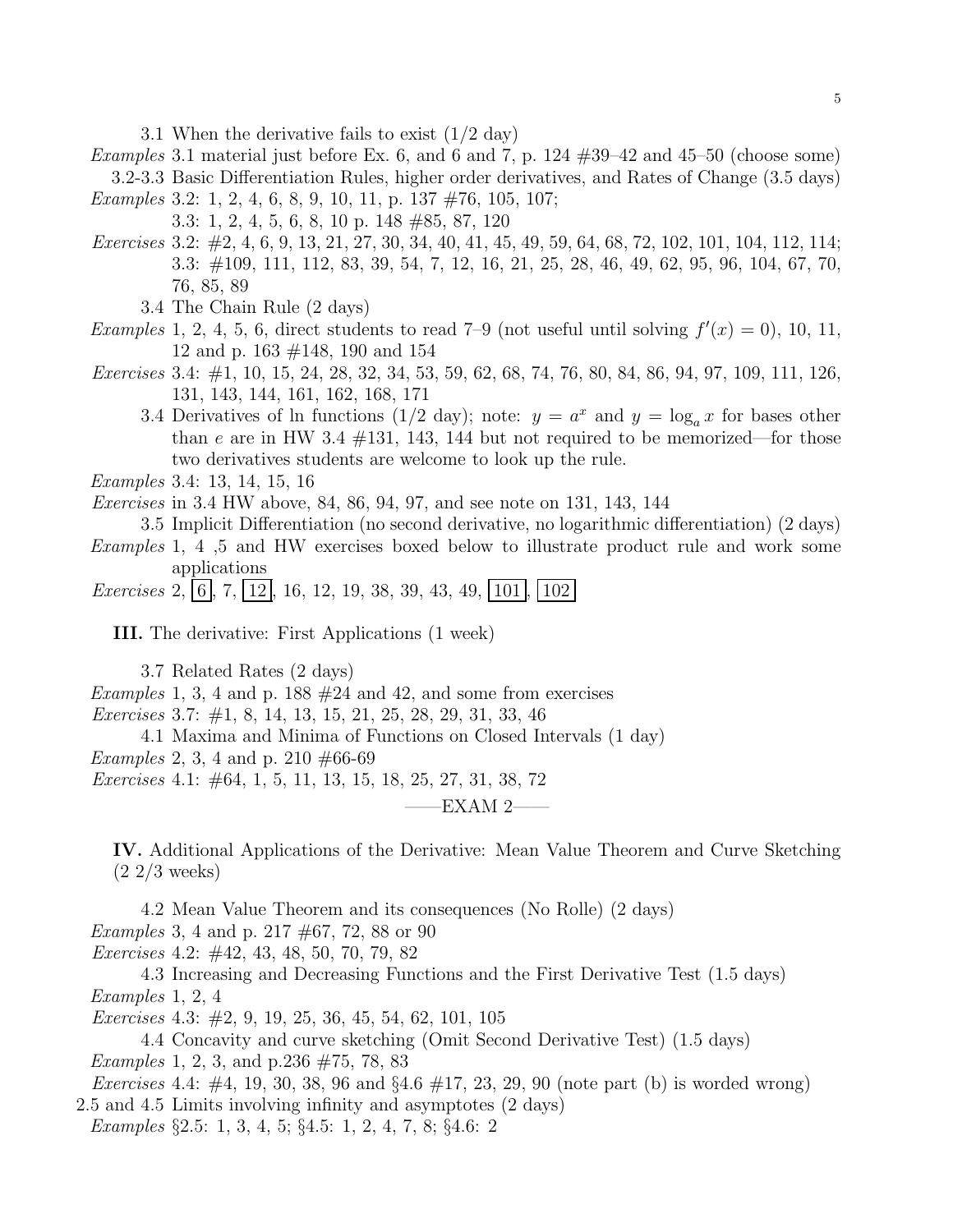Exercises 2.5: #6, 5, 7, 14, 20, 27, 35, 37, 42, 50, 55, 61, 73; 4.5: #15, 18, 20, 30, 35, 98, 3, 74; 4.6: #6, 8, 98

4.6 Sketching wrap-up (1 day)

*Examples* 5, 3 and p. 256  $\#65$ , 79, 89

Exercises 4.3:  $\#82$ , 83, 85; 4.6:  $\#4$ , 3 additional UGA-coded problems in WebAssign

V. Additional Applications of the Derivative: Optimization, Differential Approximations, and Business Applications (2 2/3 weeks)

4.7 Applied Optimization Problems (3 days)

Examples 1, 2, 4, 5 and spend class time on HW problems too

Exercises 4.7A: #5, 7, 9, 16, 17, 19, 20, 27; 4.7B: #60, 22, 23, 25, 29, 33, 39, 45, 49

 $-$ EXAM 3 $-$ 

4.8 Differential Approximations (2 days)

Examples 1, 2, 7, 4, 5, 3 and p. 276 #26, 28

Exercises 4.8: #2, 9, 12, 13, 17, 18, 19, 25, 27, 30, 31, 34, 36, 37, 40, 41

- Appendix F Economics Applications, including marginal cost, average cost, diminishing returns, and optimization problems (3 days)
	- Examples Define all terms on F1 examples 1, 3, 22, 5, 6
	- Exercises Appendix F: #30, 1, 25, 5, 6, 15, 9; 3.2: #114; 4.2: #34; 4.5: #96, 101; 4.7: #54; 4.8: #39, 1 additional UGA-coded problem in WebAssign

VI. Antiderivatives (2 weeks)

5.1 Antiderivatives and Initial Value Problems (including linear changes like  $1/(2x-5)$ ) but NOT integration by substitution)(2 days)

Examples 1, Integration table p. 286 except  $a^x$ , 3, 4, 5, 6, 7, 8

*Exercises* 5.1A:  $\#5$ , 6, 9, 11, 12, 14, 18, 20, 23, 24, 26, 29, 31, 34, 35, 38, 39, 40, 3 additional UGA-coded problems in WebAssign;

5.1B: #3, 55, 63, 66, 68, 69, 71, 72, 77, 79, 80, 89, 92, 101, 93

6.2–6.3 Separable Equations and Applications (skip p. 407-408 and p. 410) (3 days)

*Examples* 6.2: 1 and derivation prior to 2, 3, 6 and 6.3: 1, 3, 7, 9

Exercises 6.2: #18, 5, 7, 19, 2, 10, 13, 11, 22, 33, 41, 42, 50, 65, 69, 71, 73, 89, 90; 6.3 #1, 3, 7

 $-EXAMPLEXAM$  4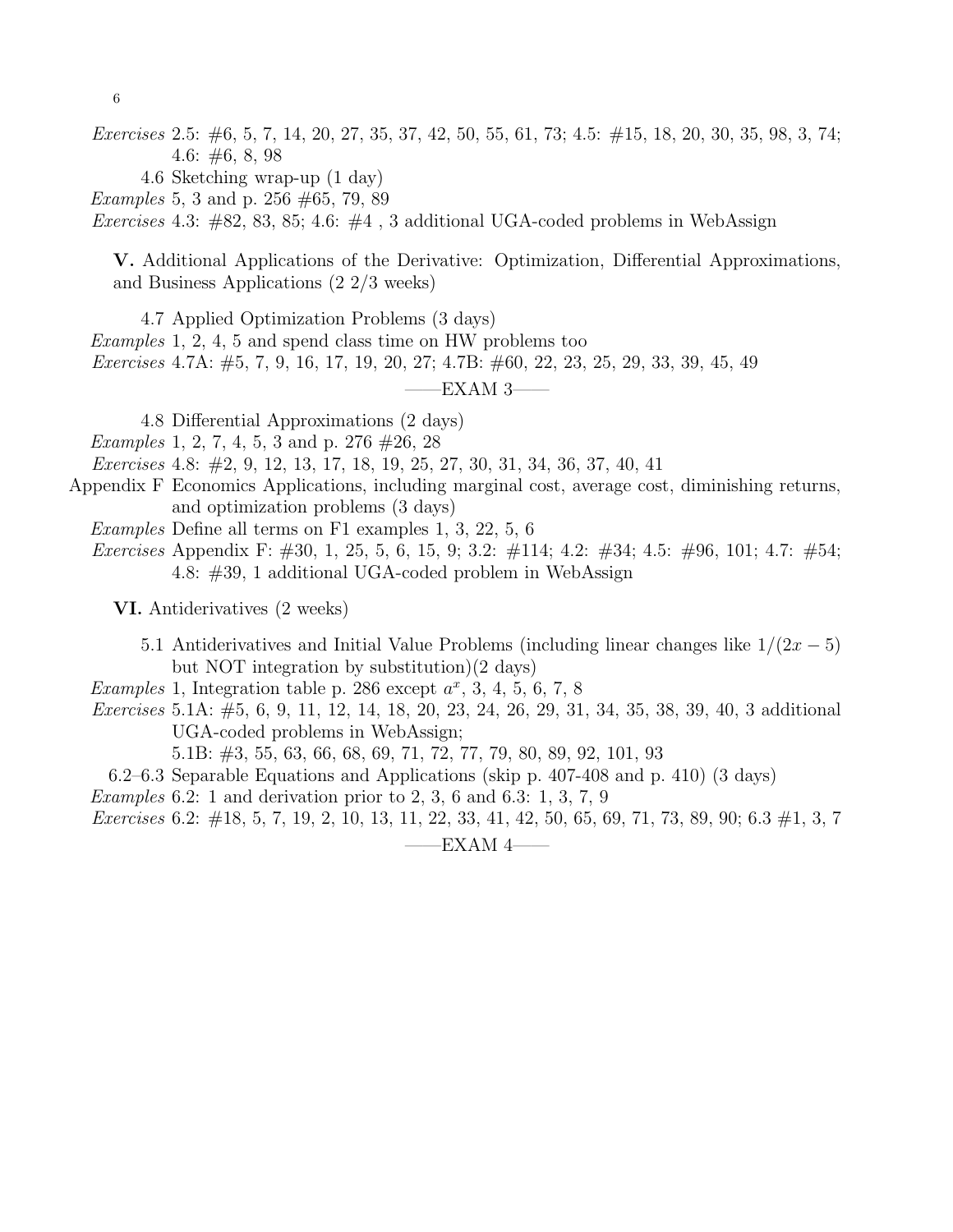## Outline of Exam Topics

These lists are not comprehensive, and each is too long for a single test. We recommend 75 minute tests if your recitation is in a 75 minute block. The test should cover both straightforward and more challenging problems from these lists, so as to distinguish among A, B, C, and D/F students.

#### Exam 1

- (1) Limits
	- (a) Limits from a graph, including one-sided limit
	- (b) A limit that does not exist
	- (c) Easy algebraic limit
	- (d) Factoring trick
	- (e) Conjugate trick
	- (f) Problem involving  $\lim_{x\to 0} (\sin x)/x$  or cosine version
	- (g) Rate of change application: velocity as a limit
- (2) Continuity
	- (a) Finding points of continuity (or nondifferentiability) on a graph or verifying continuity or discontinuity for (piecewise-defined) functions
	- (b) Using the Intermediate Value Theorem to prove existence of a solution of an equation (this should include defining a function and checking the hypotheses); or explaining other applications of IVT.
- (3) Computation of a derivative from the definition for a simple rational function or a function involving a square root
- (4) Application of tangent line—find horizontal tangents, find where tangent is parallel to another given line, use velocity to make conclusions about straight line motion, etc.

## Exam 2

- (1) Computation of derivatives using sum, product, quotient, generalized power rules and derivatives of trig functions, ln and exp
- (2) Computation of derivatives using the chain rule
- (3) Proof of  $\sin' = \cos$  or  $\cos' = -\sin$
- (4) Match graphs of derivatives with graphs of functions or identifying where a derivative does not exist on a graph
- (5) Implicit differentiation
- (6) Using slope from implicit differentiation to locate points on a curve (horizontal or vertical tangents, or tangents parallel to a given line)
- (7) Related rates problem (involving similar triangles or Pythagorean Theorem)
- (8) Extrema of a given function on a closed interval
- (9) Rate of change application (velocity, population change, etc)

### Exam 3

- (1) Match graphs of derivatives with graphs of functions
- (2) Use sign analysis of  $f'(x)$  to determine intervals on which  $f(x)$  is increasing and decreasing; ditto for  $f''(x)$  for concavity
- (3) Use the graph of a derivative to predict inc/dec and concavity for the original function
- (4) Curve sketch of an algebraic function, e.g.,  $f(x) = x^{4/3} \pm 4x^{1/3}$ , or rational function. This includes behavior as  $x \to \pm \infty$ , intervals where f is increasing/decreasing, characterizing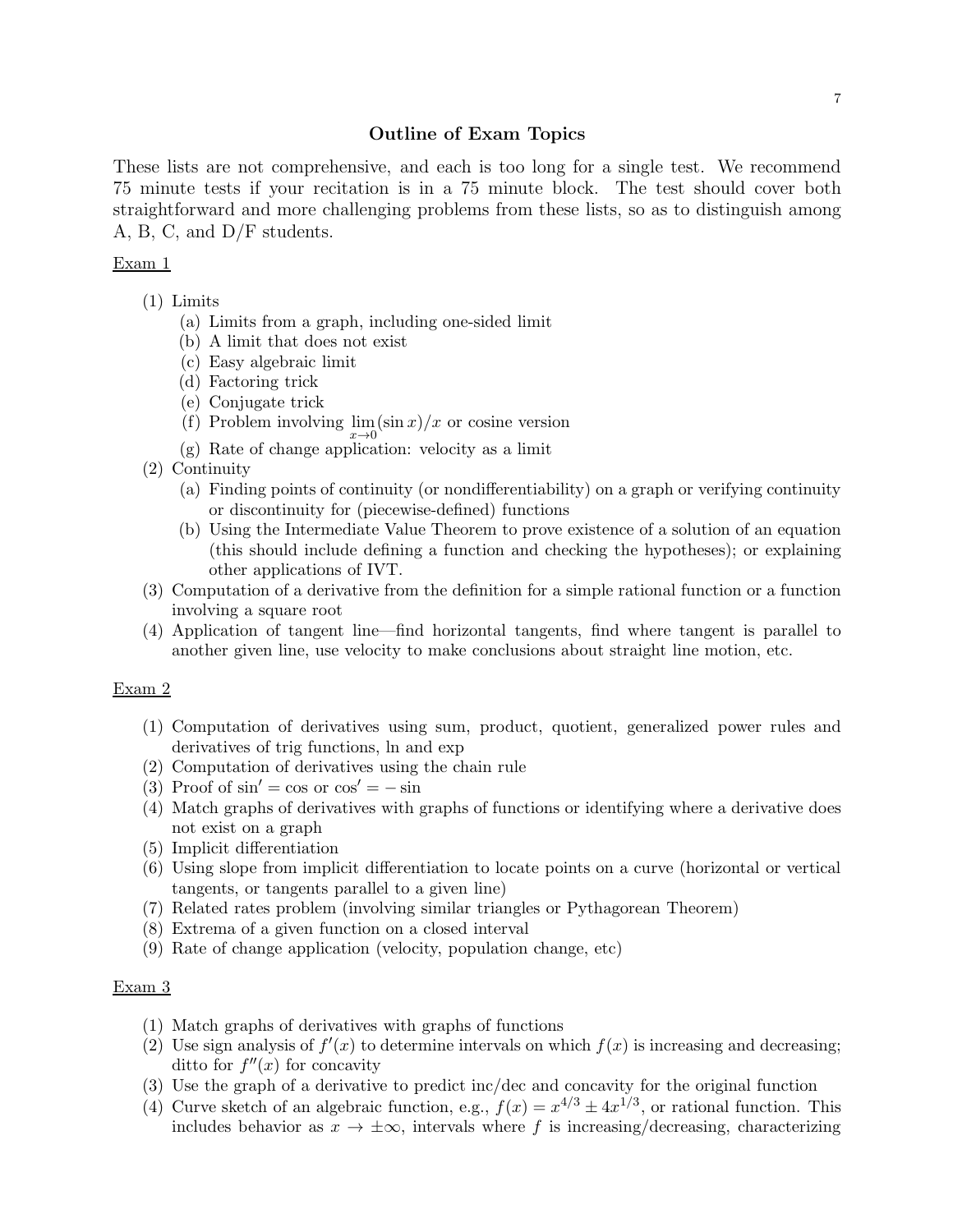critical points, finding vertical tangents, intervals where  $f$  is concave upward/downward, inflection points . . . and sketching. This is to be done with no calculator. With a calculator, give some information and require construction of the sketch.

- (5) Limits involving infinity  $(\lim_{x \to a} f(x) = \infty \text{ and } \lim_{x \to \infty} f(x))$
- (6) Finding horizontal, vertical, and slant asymptotes of a rational function
- (7) Max/min problem on an open interval; require the students to model and provide justification
- (8) Maximum/minimum word problem on a closed interval; require the students to model and provide justification

## Exam 4

- (1) Computing and explaining the meaning of marginal cost/revenue/profit
- (2) Solving previous calculus problems in a business/econ context: e.g., using an infinite limit to compute long-term average cost
- (3) Modeling and solving an optimization problem in business context: e.g., using data to model a linear pricing function and cost function and maximizing profit
- (4) A second optimization problem: say, given cost, minimize average cost.
- (5) Using a linear approximation from given function and rate values to estimate other values in context.
- (6) Application of linear approximation (e.g., to estimate  $\sqrt{98}$ ): the student must define a function and determine the appropriate  $x = a$  at which to do the linear approximation
- (7) Differential approximation word problem
- (8) Simple antidifferentiation problems and a simple initial value problem (e.g.,  $dy/dx = e^{2x} +$  $4x^2, y(0) = 1$
- (9) Braking problem or determining height of building from time of impact of falling object.
- (10) Separation of variables: either Newton's law of cooling or interest with deposit

#### Final Exam

The final exam should be cumulative. Repeating one or two word problems from previous tests is a good measure of whether the students retained or improved their understanding. In addition to limits, continuity, derivatives (regular and implicit) and tangents, and curve sketching, make sure you include one related rates, one differential approximation, and two optimization problems (one at C level, one for  $A/B$  students). Final exam should be about 1.5 times as long as your 75 minute tests.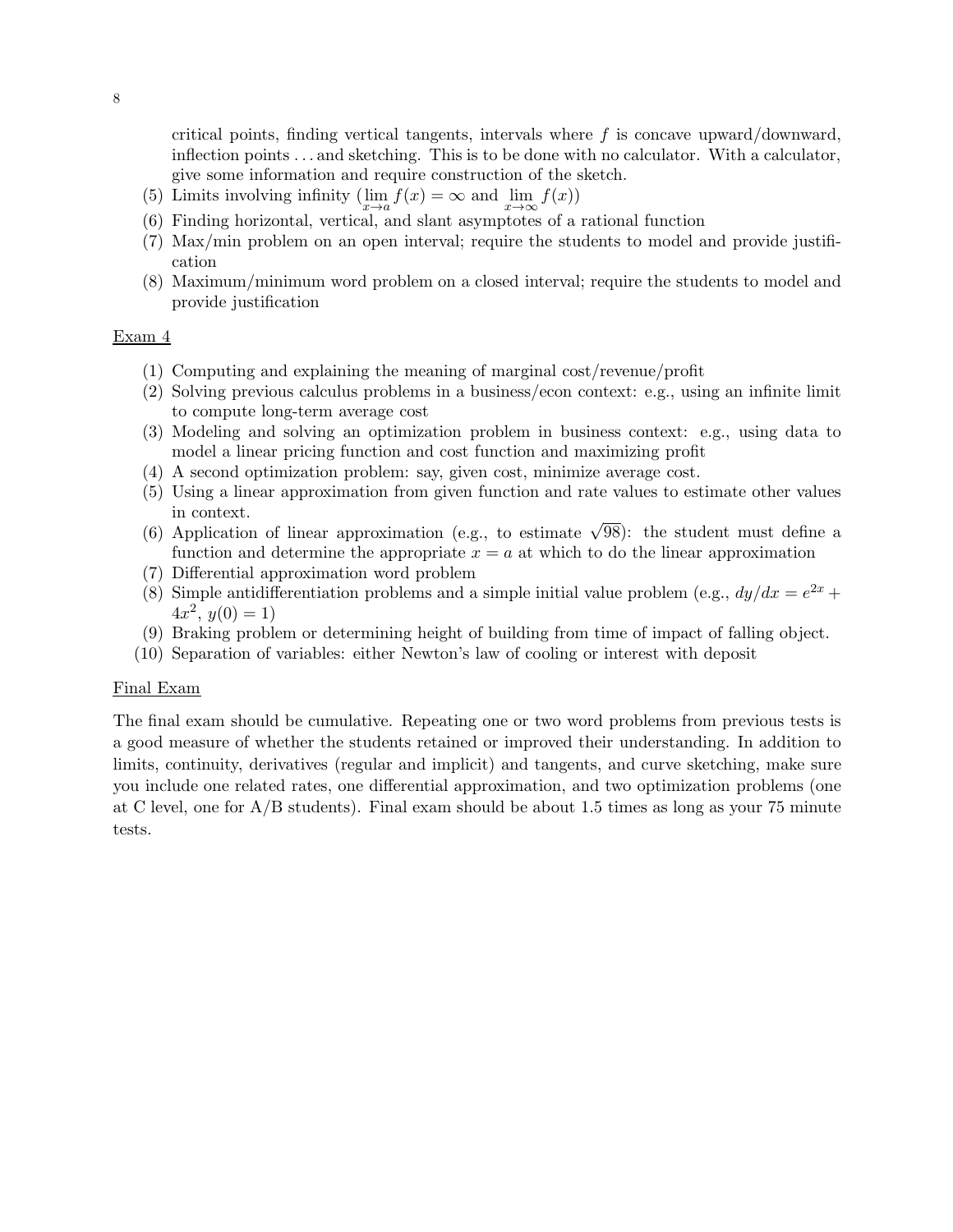#### Weekly Instruction Outline

Week 1 First class: Intro to WebAssign. Students self-enroll via a classkey that you give, and HW is waiting. You set due dates. To edit an assignment, you have to duplicate the assignment, make the original unavailable, then edit and save and schedule your modified assignment to your class. See helpful handout.

First class: Mini lecture from 2.1. What is *calculus*? In our case, you might (briefly) mention the integral calculus, but this course focuses on differential calculus. This section not assessed until you actually build tangent lines and compute derivatives via the definition, just prior to test 1.

(Optional) Review material from 1.1–1.3. This can be done via reading and homework assignments, or group work in recitation. This material is presumed. Students with severe gaps should consider our precalculus course. Townsley puts the definition of function on quiz—you would be surprised how many students don't know it. There are WebAssign review assignments for 1.1–1.6—whether they are required for your course grade is your decision.

The (assessed) course begins in earnest with 1.5–1.6, a review of the exponential and logarithmic functions. Their domains, ranges, graphs, and properties. Emphasize e as an intuitive limit which arises in the computation of continuously compounded interest, and then consider the inversion of  $n \to \infty$  as  $x = 1/n \to 0$  (p. 51 in 1.6) and again Theorem 2.9 on p. 85). Practice solving some logarithmic and exponential equations to make sure the students' foundation is solid. The inverse trig functions are NOT in the course syllabus. If you think you are pressed for time in unit 1, consider this review material also and minimize the lecture time (or reserve for recitation class only). They need log properties to efficiently differentiate later in unit 2.

End week 1 with an intro to limits (2 classes). Begin §2.1 with just a feeling for limit, using the e example from the previous lecture. Examine some graphs and compute some tables of values. Emphasize that limit is a different concept than function value (or else we wouldn't have a separate idea!). Sometimes these values coincide, and that is because the function in question happens to be "nice" there (continuous, of course). Functions that are familiar except for a "hole" (figures 2.5, 2.6, 2.7 in section 2.1) are a good demo of this. Finish with an example or two of one-sided limits. Yes, we do one-sided limits in the graph/table section even though in the text they happen in §2.4. Mention limits may not always exist—to be studied next week. Warning: Some students have difficulty reading function values from graphs, so take this slowly.  $\epsilon \cdot \delta$  is in §2.1—not on the course syllabus. Townsley explains the notation so they understand it is the formal definition of "arbitrarily close", but no HW or assessment.

Week 2 (or last day of week 1) Begin with more examples of limit behavior that requires more work/thought. First, several types of limits failing to exist: (uniform) oscillation, onesided limits not agreeing, infinite behavior. Compare  $x \sin(1/x)$  to  $\sin(1/x)$  to see that oscillation doesn't necessarily preclude a limit from existing. Determine limits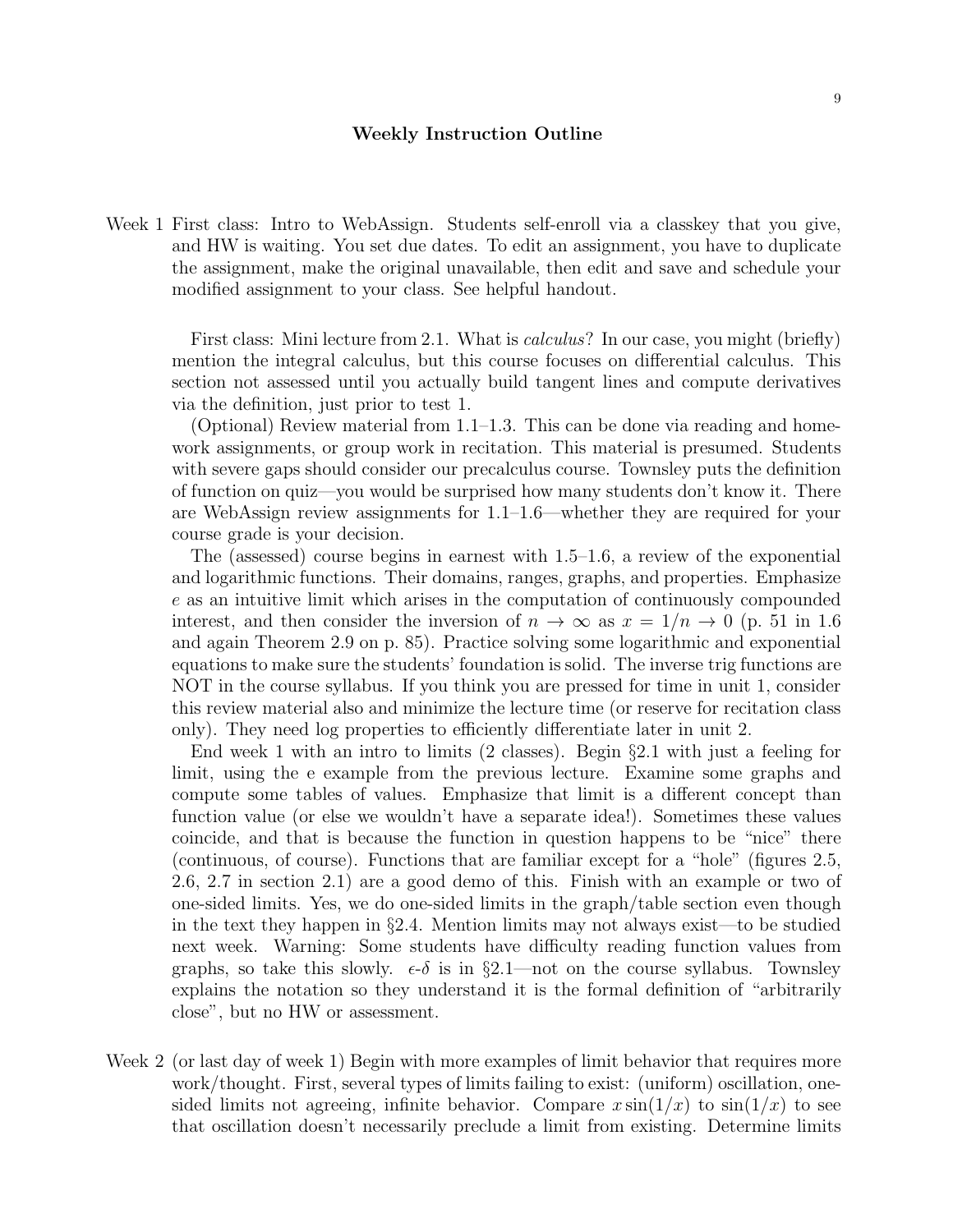on some piecewise defined functions. Look at the greatest integer function (calling it the "floor" and "round down" really helps) and some limits, and also x-[[x]] or such.

(Try to start week 2 here) To begin analytic limits, mention that our investigations lack rigor—what is "arbitrarily close"? Luckily, we have theorems that tell us how to be sure of our answer, the limit laws. Do the easy ones first, then work up in a subsequent lecture to add on additional algebra techniques for limits that don't yield immediately to direct substitution (conjugate trick, clearing compound fractions, etc). Illustrating that the tangent line slope is found as one of these denser algebraic manipulations will take awhile. Convince students that  $0/0$  limit forms can turn out to be any answer.

Later, introduce the Squeeze Theorem and use it to prove the 2 important trig limits. (You need to be careful about  $\pm \theta$ ). Other trig limits require reciprocal identities and Pythagorean identities and getting to the 2 important trig limits. This is a good time to squeeze in derivative of sine/cosine from definition and test on test 1 to free up space on test 2 which is crowded. Recitation this week should focus on HW/calculations they are stuck on and make sure to give a quiz to keep students on task. This week is all about getting algebra ready for the rest of calculus.

The application which should be **emphasized** is finding velocity from position as a limit. There are a lot of related questions you can ask in position/velocity, see p. 89 (that our 1113 students have studied). We postpone 2.5 infinite limits to the unit on curve sketching (asymptotic behavior).

Week 3 This week you need to formalize continuity and its relationship to the limits we were computing easily before, and the consequences of continuity (IVT, existence of solutions to equations). Text has some word problems involving the floor function as application (p. 101 exercises 115–118). Last chance to give a quiz before test 1, if you test in week 4.

Begin the definition of the derivative. Emphasize the limit idea, tangent slope as limit of secant slope. Look at both forms of the derivative  $(h \to 0)$  which this text does as  $\Delta x$ , and also  $x \to a$  which is useful for upcoming proofs). Do some derivatives computationally, then some by estimation on a graph. Study the 3 ways a derivative can fail to exist (vertical tangent, corner/cusp, discontinuity). Point out that we already have an application of derivatives: velocity is the derivative of position. Review how to find a tangent line. Link between continuity and differentiability.

- Week 4 Derivative rules, and higher order derivatives. Find a LOT of tangent lines, including the graph applied problems (see p 125 number 61 for an example of some of the nice features that parabolas have). Other applications have the student read an application description and extract info, then find rates of change. Visit velocity again, include acceleration and "jerk." Students have difficulty generalizing beyond up/down freefall, so visit the particle on the x-axis, or  $E/W$  motorway—what is  $v > 0$ ,  $v < 0$ ? Week 4 or Week 5 is the time to give test 1, in the recitation. Week 4 is ideal, but can be a problem if your recitation is Tuesday, since there is a holiday (Labor Day or MLK) in there that takes away a class.
- Week 5 You work through the derivative rules, with some proofs. This may begin at the end of week 4. For the  $x^n$  power rule, rather than use the Binomial Theorem with mysterious coefficients, consider factoring  $a^n b^n$ , and then in our case  $a = x + h$  and  $b = x$ . Shifrin recommends the following visual argument for the product rule: Consider  $(u+\Delta u)(v+\Delta u)$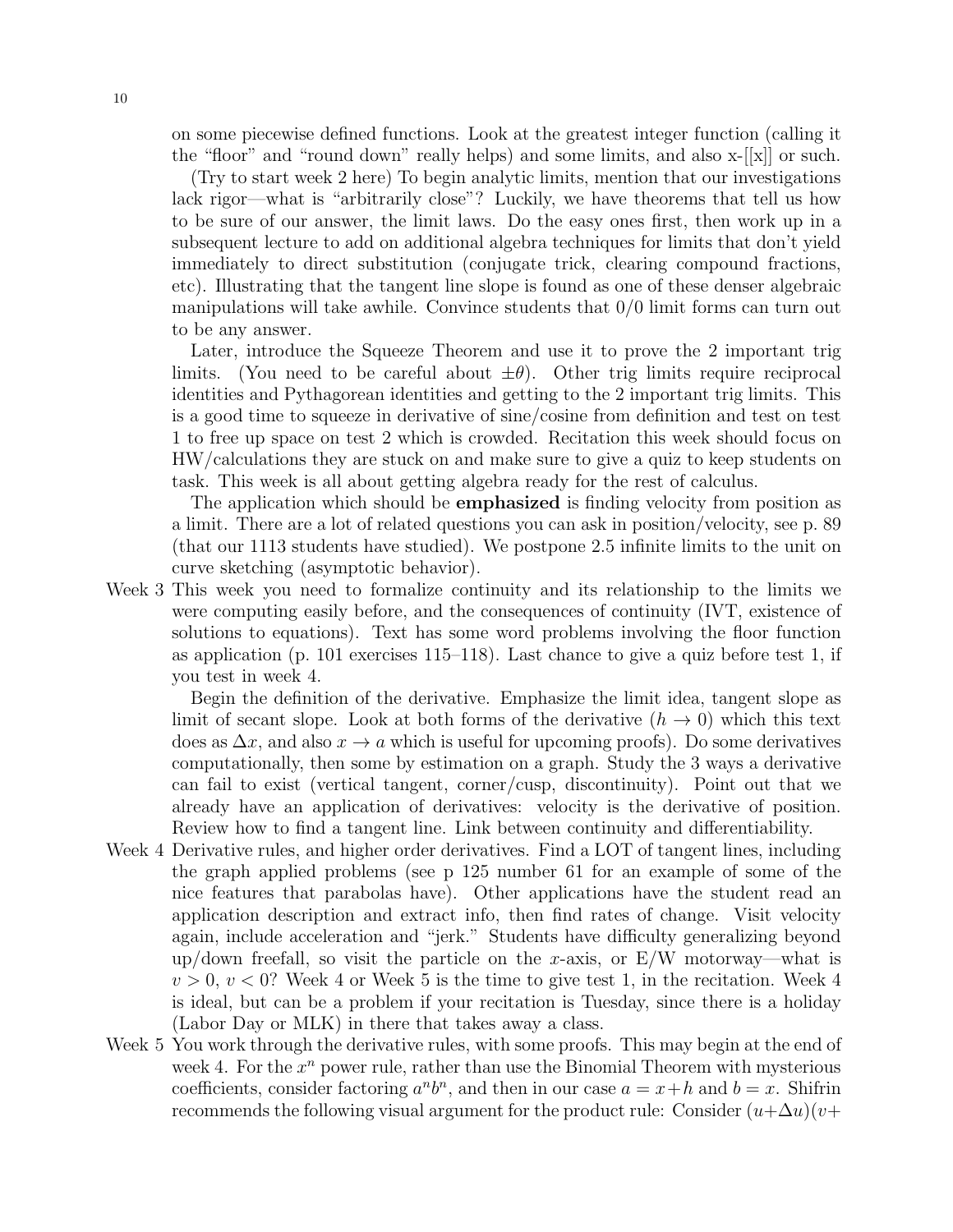$\Delta v$ ) – uv, with the corresponding picture of an expanded rectangle. Townsley does more computations than (derivative rule) proofs, but squeezes in proofs at the end of each class. Students should be responsible for one proof or theorem statement on each test (ex: proof that derivative of tan x is  $\sec^2 x$ ). Stuff to make a big deal of: students can't see a good way to differentiate  $\frac{5}{24}$  $\frac{8}{3t^2}$  or  $t^3$ 4 . Also, they think the power rule applies to  $\sqrt{\pi}$  and  $e^2$ . This text is "early transcendentals," so  $e^x$  and sin and cos appear early so that the power rule and quotient rule have some appropriate use. Notice that until you get to the Chain rule,  $\sqrt{x+1}$  can't be done except by the definition of the derivative, and  $1/(3x-4)$  needs the quotient rule (or the definition of derivative again). Applications need to be seen repeatedly, since students focus only on job at hand. So visit position/velocity/acceleration and "the rate of change of blob" once a day also. Any time you have for group work on practicing derivatives this week and next is necessary—there is a great divide between students with HS calc experience in your class (they spend 1 whole week on the power rule!) and those learning derivatives for the first time. The overarching problem is that a student can't tell you what kind of function they are looking at: constant, power, transcendental, product, etc.

Weeks 5 and 6 are tight in schedule—students start to really grapple with what is a function and how to differentiate it, and they will try to slow you down. Written assignments and/or group work is a way to assess how this is going.

Week 6 You may get to the Chain Rule by the end of week 5 (good!). The chain rule really complicates matters—the student doesn't know which rule to do when. A correct rule of thumb is to do the order of operations—forward to build the function and in reverse to perform differentiation (peeling an onion). It is important to give a no-calculator quiz on derivatives and tangent lines prior to test 2.

Applications so far are "find the rate of change of the population of chipmunks", "find the horizontal tangents, or for a parabola the two tangents that intersect at (3,2)", and "an object is tossed off boyd roof and hits the ground 2.5 sec later".

Now begin more advanced applications of differentiation, beginning with implicit differentiation and following up with related rates. Both of these are applications of the Chain Rule, and written in Leibniz's form of the derivative. So students need to get comfortable with Leibniz's notation and away from  $y'$  notation. You can introduce the derivative of  $\ln x$  at the beginning of the week with the Chain Rule, and prove it later as application 1 of implicit differentiation. You need lots of class time to monitor student work on identifying the proper rule and implementing it. A former grad student always set up  $u, v, u'$  and  $v'$  (for the various rules in which they appear) in a separate table with his students, and they differentiate well this way.

Week 7 Finish up implicit differentiation with some applications (points on given ellipse with vertical tangents, points on given circle parallel to  $y = x$  line, intercepts on some implicit equation have parallel tangents, etc.). Logarithmic differentiation and the second derivative in implicit differentiation is optional content, with no HW support.

Begin related rates. These are difficult for the student because they have to model a problem from scratch for the first time in the course (whichever word problem type is first, students find it hardest). Pythagoras type problems are nice level for this class, but be careful. If the triangle starts with no jog in it, then rates also satisfy the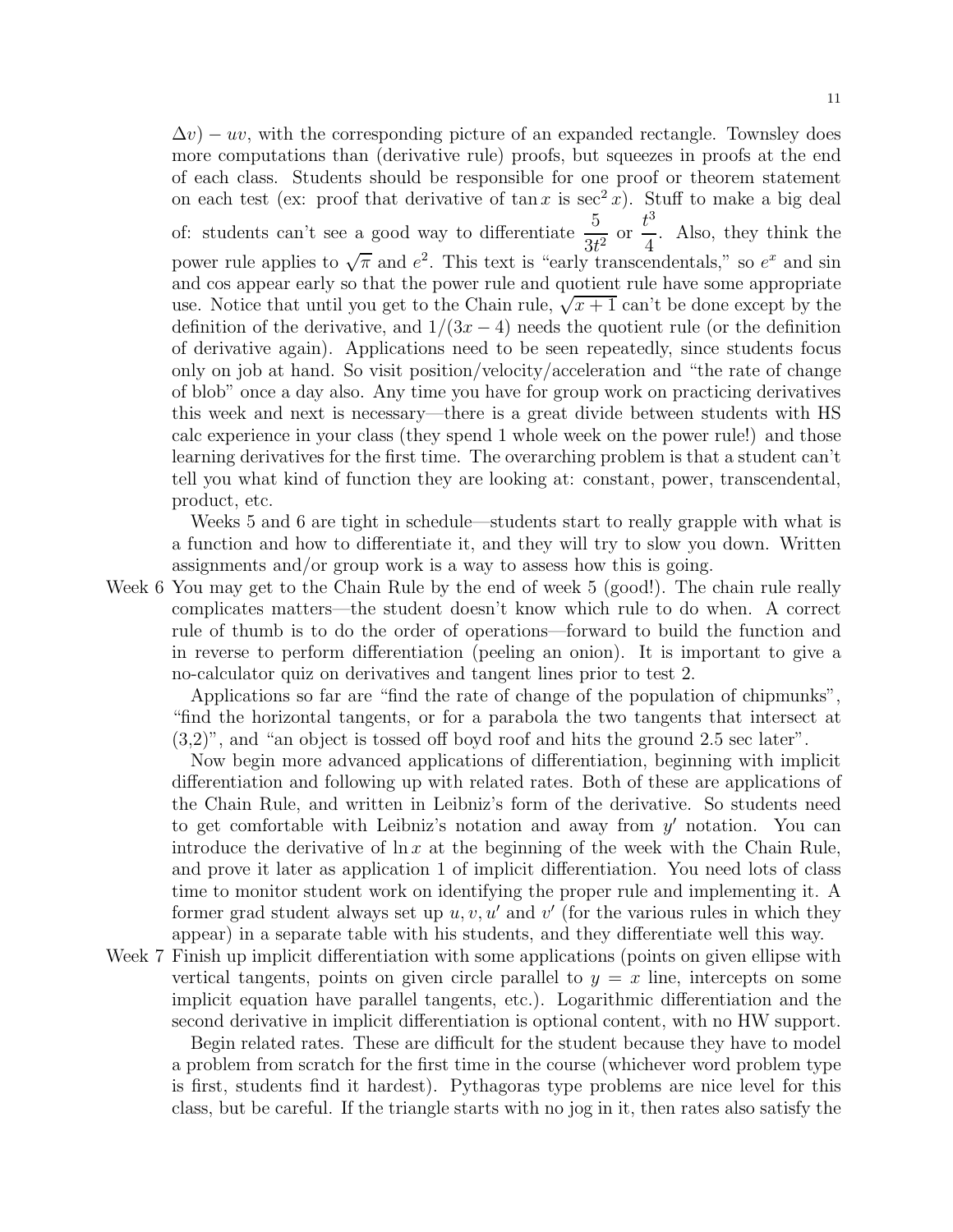Pythagorean identity. Most of the applications of related rates in this text involve just two variables changing, not a third. If you have time before the test, do 4.1, finding extrema of a continuous function on a closed interval. Important to include critical numbers for which  $f'$  dne. The text defines both relative (local) and absolute (global) extrema in this section, although the theory is only about absolute extrema.

Week 8 Test 2 in Week 8, no later (before drop date). This test is hardest for students because they reveal their limited algebra skills in computing derivatives and in using them.

Cover unit 3 in weeks 8.5–11 and make test 3 late week 11 or early week 12. There is a holiday in Fall term to work around, and spring break in spring term. Content is MVT (plus extrema on closed intervals if you didn't get there), optimization (TWO problems, one with the function given, one to model and solve), and curve sketching including asymptotes. Rolle's Theorem is not part of the course syllabus.

Weeks 9–10 The Mean Value Theorem should match the student's common sense: Somewhere the instantaneous rate of change will match the average rate of change. Computationally finding c from the MVT isn't what that theorem is about. You can present MVT geometrically, and focus on its power: application to curve sketching and how that informs extreme value computations, well-definedness of antiderivatives again match the student common sense, and speeding violations linked to timed toll road tickets (Indiana Toll Road and Ohio Turnpike are two such, and something in Florida). Only 1.5 lectures on MVT.

Then move on to how a graph can be determined from the signs of  $f'$  and  $f''$ . Be sure to show an example of a quartic where  $f'' = 0$  does NOT give inflection (students have the wrong impression there) and spend two classes on this, including basic properties of polynomials (which they don't know: end behavior, (maximal) number of x-intercepts, (maximal) number of turnarounds, a root with a horizontal tangent is a multiple root, etc). Recitation is a good third class to set them to work together building the graphs.

Then 1.5–2 classes on all infinite limits and asymptotes (when the limit =  $\infty$  and taking limits  $x \to \infty$ , including slant asymptotes.

Finish curve sketching with problems that work in reverse—given graphs of  $f'$ and/or  $f''$ , what can you tell about f? Also, given a point or two and sign charts for  $f'$  and  $f''$  (or a table of info), can you build the graph of f? Finally, given a graph of velocity, what can you infer about the position function? These test their logic development and are perhaps pedagogically more defensible in the modern era where graphing devices are everywhere.

Week 11 This unit ends with Optimization, and you need a whole week, plus a quiz and review. The sign charts should help the student understand visually the process whereby local extrema can be found. The process for solving an optimization problem needs to be outlined, but you can do this by working through a problem and deriving the steps as you go along, then generalizing those steps after the solution. This text uses the terms "primary" and "secondary equations" and so stick with that. The difficult part for students is identifying the domain. A rule of thumb to help them is that the secondary equation gives info about the domain: let one variable shrink down and then the other to find the ends of the domain. Domain determines what kind of analysis should be done on the critical numbers: closed domain analysis was done in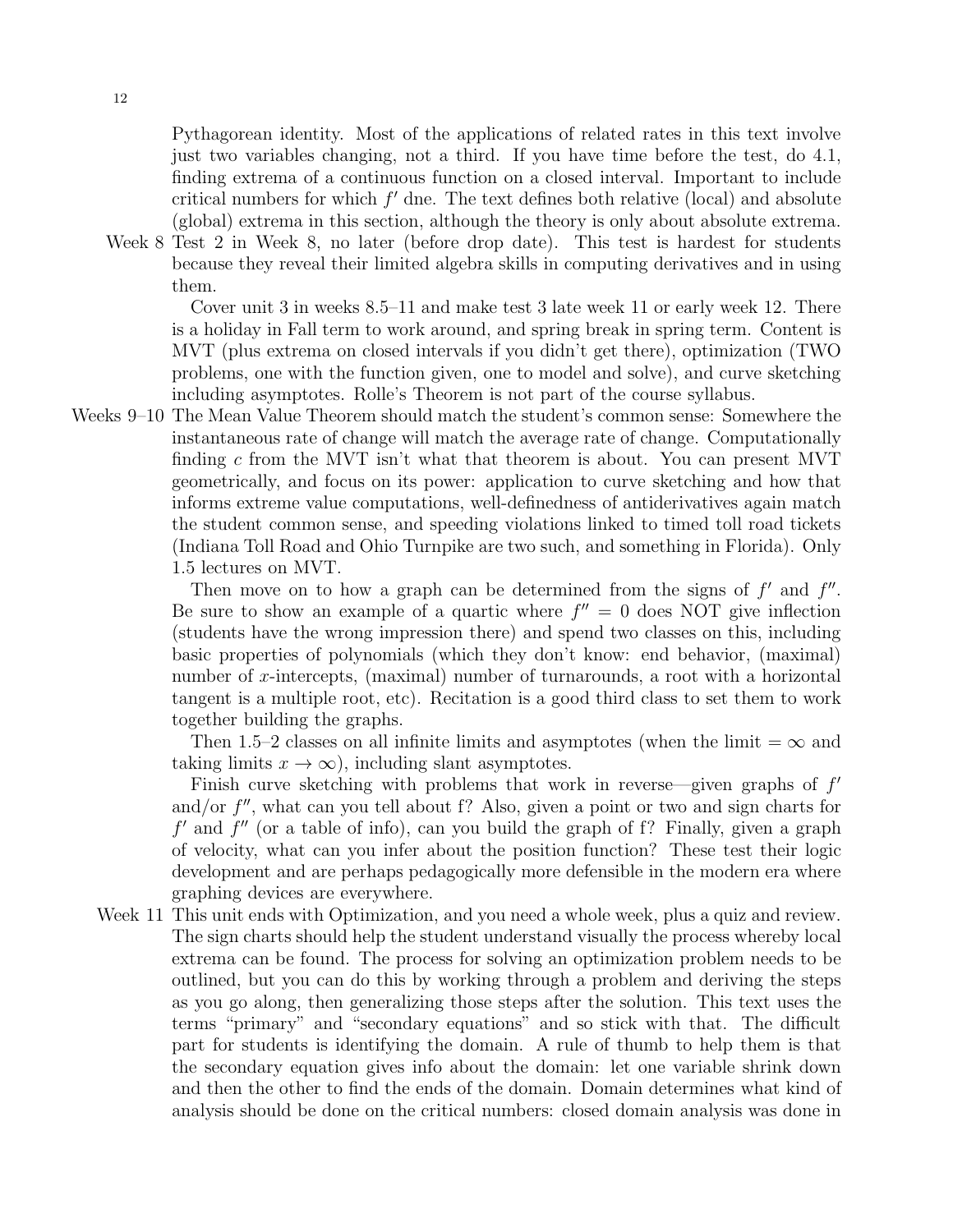4.1. Open domain analysis requires more argument: A relative extremum needs to be argued into an absolute extreme, which is easy if there is just one critical value. The text includes the Second Derivative Test: Remind students that it only tests relative extrema and does not establish absolute extrema. The First Derivative Test is better, and matches the sign chart work from the previous unit—some students do this analysis even when the domain is closed (an all-purpose test). Warning: The "watch it" feature in WebAssign on some optimization problems uses the Second Derivative Test or skips justification entirely, so emphasize in class that justification of absolute extrema is always necessary.

Week 12 You begin week 12 with test 3, or the end of week 11. Unit 4 is shorter, weeks 12.5–15.5 and a test. Differential approximations take 2 lectures (plus homework discussion time)—linear approximations first, then analyzing what differentials tell you. Some of the linearizations can be done with data rather than a given function; see the homework set. The word problem differential approximations depend on your view of elementary calculus for terminal students.

> Shifrin does NOT like the (incorrect) use of differentials here. He likes to talk about the estimate using the tangent line, and the point of the tangent line is that relative error is smallest. Townsley loves: "The final computation should be within 2% of ideal, so how accurate should initial measurement be?" This section gets more word problems in the course syllabus.

Weeks 12–13 Appendix F is a review of limits, related rates, differential approximations, and optimization in a business context. This is a nice setup to prepare for the final exam. The HW set covers all of these ideas from across the text. The appendix is available in WebAssign as pdf (in Resources), and the first page is a lovely summary of the business terms. Notice that the text problems always have  $x =$  demand. Hiding in the text are two theorems: maximum profit occurs when marginal cost  $=$  marginal revenue (see Figure F.6) and minimal average cost occurs when average cost  $=$  marginal cost (exercise 17 in the appendix). Discuss why these ideas make sense in the business context, and add in the mathematical meaning of the point of diminishing returns. The optimization examples should be three forms: one where you build a (linear) pricing function, then revenue and maximize either revenue or profit, a second to minimize cost or average cost, and a third type where there is a geometric problem from previously but there is cost attached weighting the various components (the bin above is made of two kinds of metal, base is  $$20/ft<sup>2</sup>$  and sides are  $$10/ft$ ).

> The unit ends with moderately easy work: antiderivatives and initial value problems. Applications are acceleration/velocity/position again—falling objects and braking cars. To learn antiderivatives, be sure to include examples where rewriting is necessary first, like  $dy/dx = 5/(3t^2)$  and  $dy/dx = (2x+3)(5x^2-1)$ . Students need to be able to find antiderivatives of  $e^{mx}$  and  $sin(kx)$  (other trigs also) and  $1/(mx + b)$ . (The last will appear in ODE's that they are going to solve in a business setting to end the course.)

Weeks 14–15 You can put the last content, 6.2–6.3, either before or after test 4. Cover 6.2–6.3 solving variable separable differential equations and applications. Students should be able to solve ODE's involving polynomial solutions and use initial values appropriately. The ODE  $dy/dt = ky$  (exponential growth and decay) and  $dy/dt = k/(my+b)$  (Newton's Law of Cooling) or  $dA/dt = rA \pm p$  (mortgages and savings plans) should show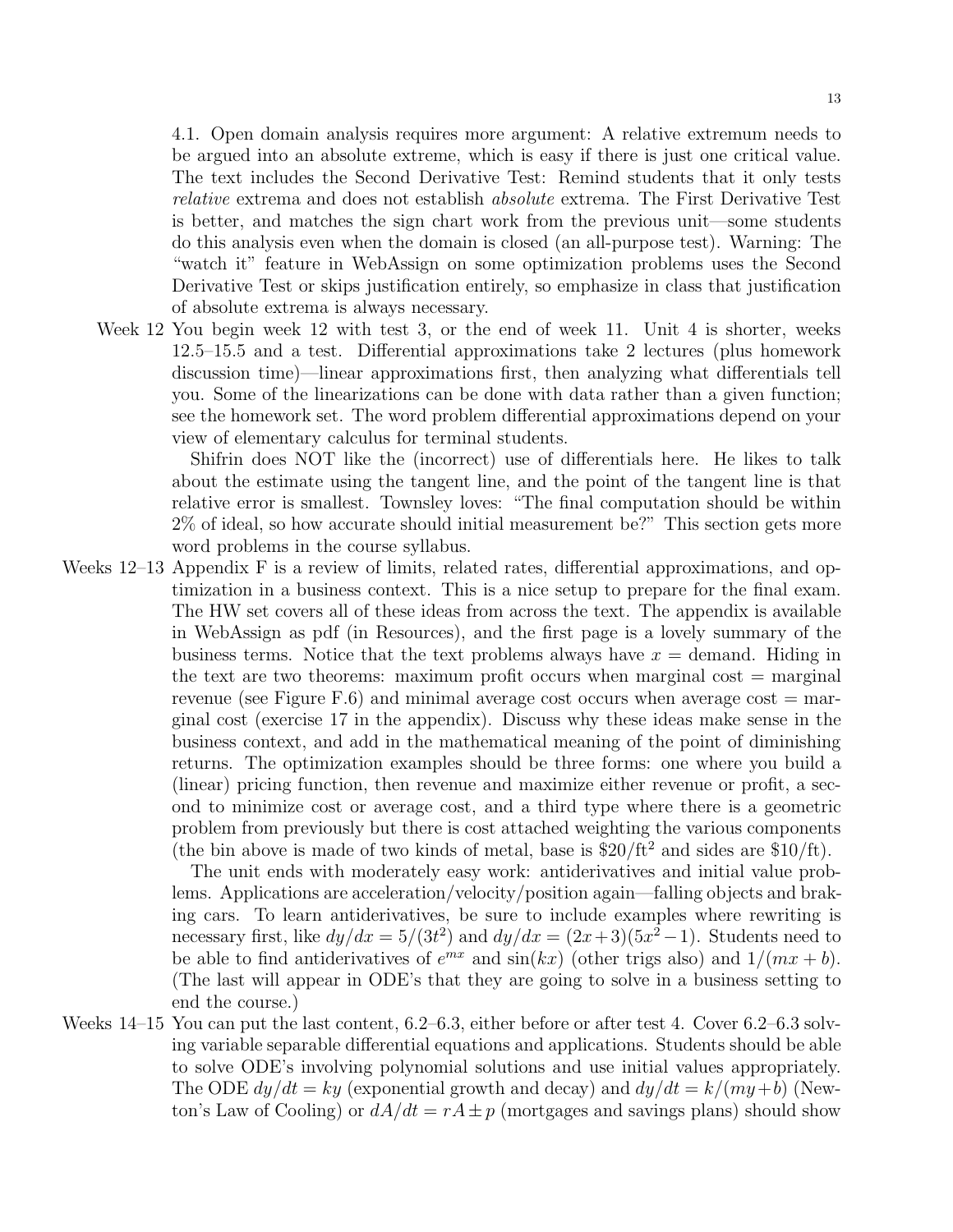up on the final, both solving and applications (the application parts are actually at the precalc level). You will also need some review time for the final exam.

APPENDIX: Additional Problems Coded at UGA

Below are some problems coded at UGA and the HW sets in which they appear in WebAssign. For example, 4.6.6 is the sixth problem in HW 4.6.

- 1.6.19 Find all solutions of the equation  $e^{2x} 10e^{x} + 25 = 0$
- 1.6.20 Solve the following equation for  $x: \log_8(x) \log_8(1-x) = 4$
- 4.6.6 Below is a graph of f', the DERIVATIVE of the function f on domain  $(-1, 2.2)$ . Use the graph to answer the following questions about the function  $f$ :
	- a On what interval(s) is the function  $f$  increasing? Multiple Choice:  $(1, 2)$ ,  $(-1, 0)$ ∪ $(0.6, 1.65)$ ,  $(-1, 2.2)$
	- b What are the critical numbers of  $f$ ? Multiple Choice: 0, 0.65 and 1.65; 1 only; 0, 1 and 2
	- c At what x-values does  $f$  have a relative minimum? Multiple Choice: 0.6, 1, 2
	- d At what x-values does  $f$  have a point of inflection? Multiple Choice: 0, 0.6 and 1.65; 0.6 and 1.65; 0.2, 1



4.6.7 Below on the left is the graph of a degree 3 polynomial. The point (2.5, 20.25) is on the graph of this function f. Find a formula for  $f(x)$ .



4.6.8 The graph of a polynomial is given on the right above. What is the least possible degree of this polynomial? [Multiple Choice: 2, 3, 4, 5, 6]